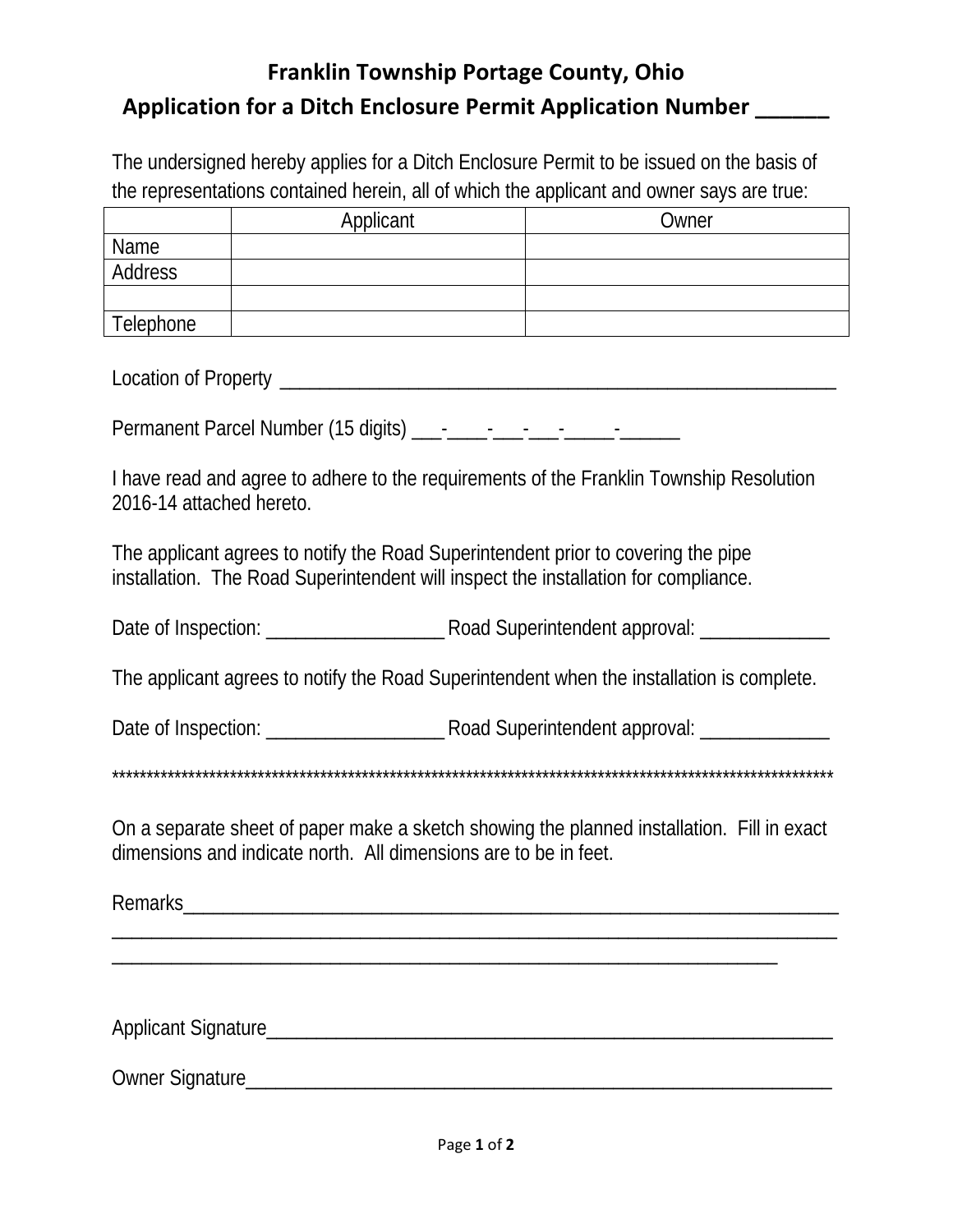## **Franklin Township Portage County, Ohio Application for a Ditch Enclosure Permit Application Number \_\_\_\_\_\_ Ditch Enclosure Permit**

Upon the basis of application number \_\_\_\_\_\_\_\_\_, the statements in which are made a part hereof, the application is hereby approved.

Road Superintendent Signature\_\_\_\_\_\_\_\_\_\_\_\_\_\_\_\_\_\_\_\_\_\_\_\_\_\_\_\_\_\_\_\_\_\_\_\_\_\_\_\_\_\_\_\_\_\_\_\_ Permit Payment \_\_\_\_\_\_\_\_\_\_\_\_\_\_\_\_\_\_\_\_\_\_\_\_\_\_\_\_\_\_\_\_\_\_\_\_\_\_\_\_\_\_\_\_\_\_\_\_\_\_\_\_\_\_\_\_\_\_\_\_

Date of Issuance \_\_\_\_\_\_\_\_\_\_\_\_\_\_\_\_\_\_\_\_\_\_\_\_\_\_\_\_\_\_\_\_\_\_\_\_\_\_\_\_\_\_\_\_\_\_\_\_\_\_\_\_\_\_\_\_\_\_\_

If the work described in this application has not been substantially completed within 1 year of the date of issuance, this Permit shall expire on

\_\_\_\_\_\_\_\_\_\_\_\_\_\_\_\_\_\_\_\_\_\_\_\_\_\_.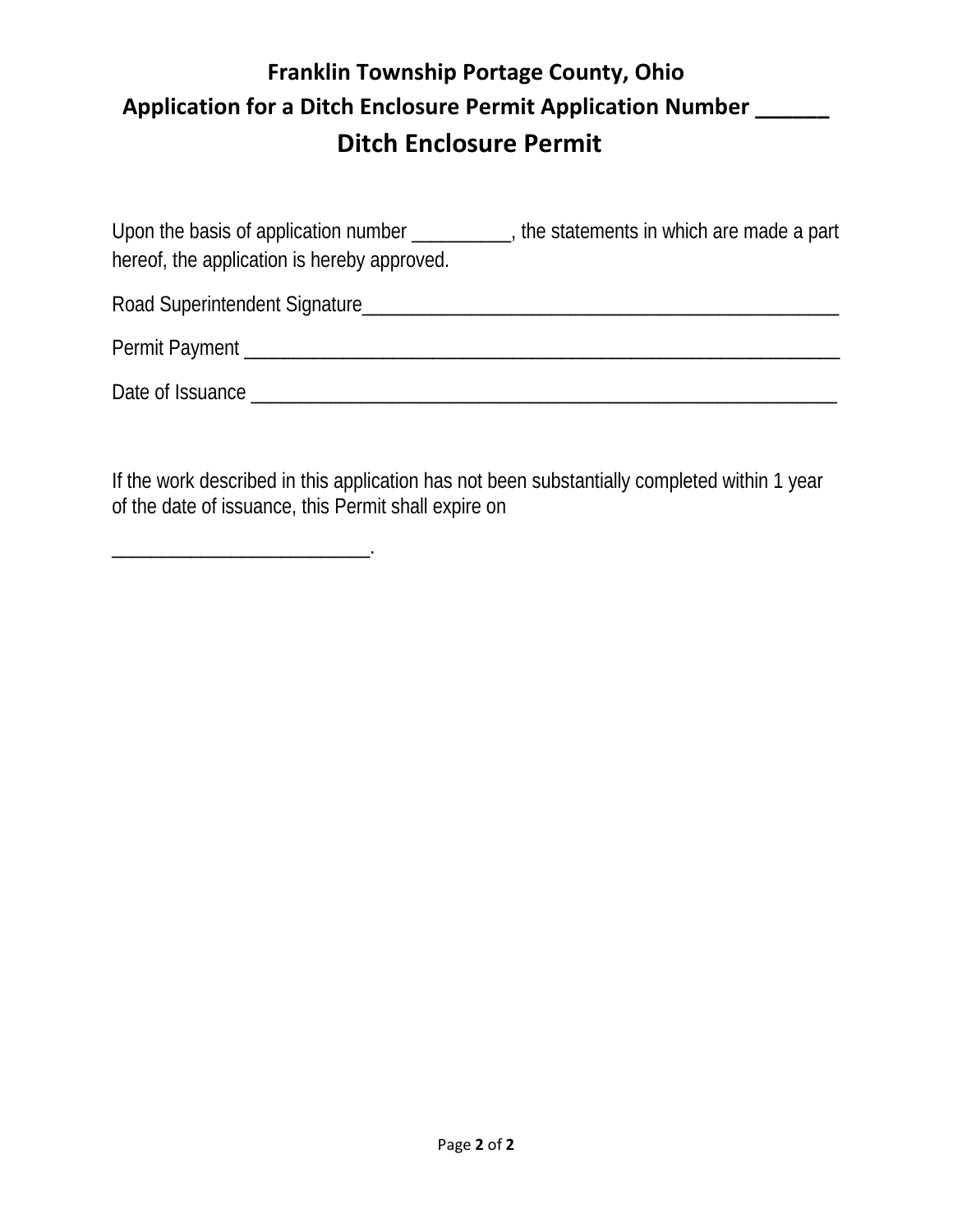## **FRANKLIN TOWNSHIP RESOLUTION 2016-14**

## **A RESOLUTION ADOPTING A POLICY RELATED TO THE ENCLOSURE OF OPEN DITCHES**

The Board of Trustees of Franklin Township, Portage County, Ohio met in a regular session on May 24, 2016 at the Township Hall, 218 Gougler Avenue, Kent, Ohio, with the following members present:

Mark Beckwith Keith Benjamin Scott Swan

Mr. Benjamin moved the adoption of the following resolution:

WHEREAS, the Portage County Soil and Water Conservation District recommends that ditches and swales remain open to allow for water retention and reabsorption and not put into underground pipes; and

WHEREAS, as recommended by the Portage County Soil and Water Conservation District, the Township encourages clearing or re-grading as alternatives to enclosure, and discourages closing ditches and installing pipe where drainage is manageable without piping; and

WHEREAS, as recommended by the Portage County Soil and Water Conservation District, the Township makes the following determinations in support of the adoption of the policy established herein

- 1. Open channels (roadside ditch, or swales) generally provide for the most efficient means to capture and have the greatest capacity to hold surface storm water.
- 2. Open channels provide subsurface drainage of the adjacent grounds, whereas piping impedes subsurface drainage.
- 3. Open channels allow for infiltration of water back into the ground, reducing potential for downstream flooding.
- 4. Open channels act to filter pollutants, impurities and illicit discharge from surface storm water.
- 5. Open channels make easier the identification and remediation of illicit discharges; and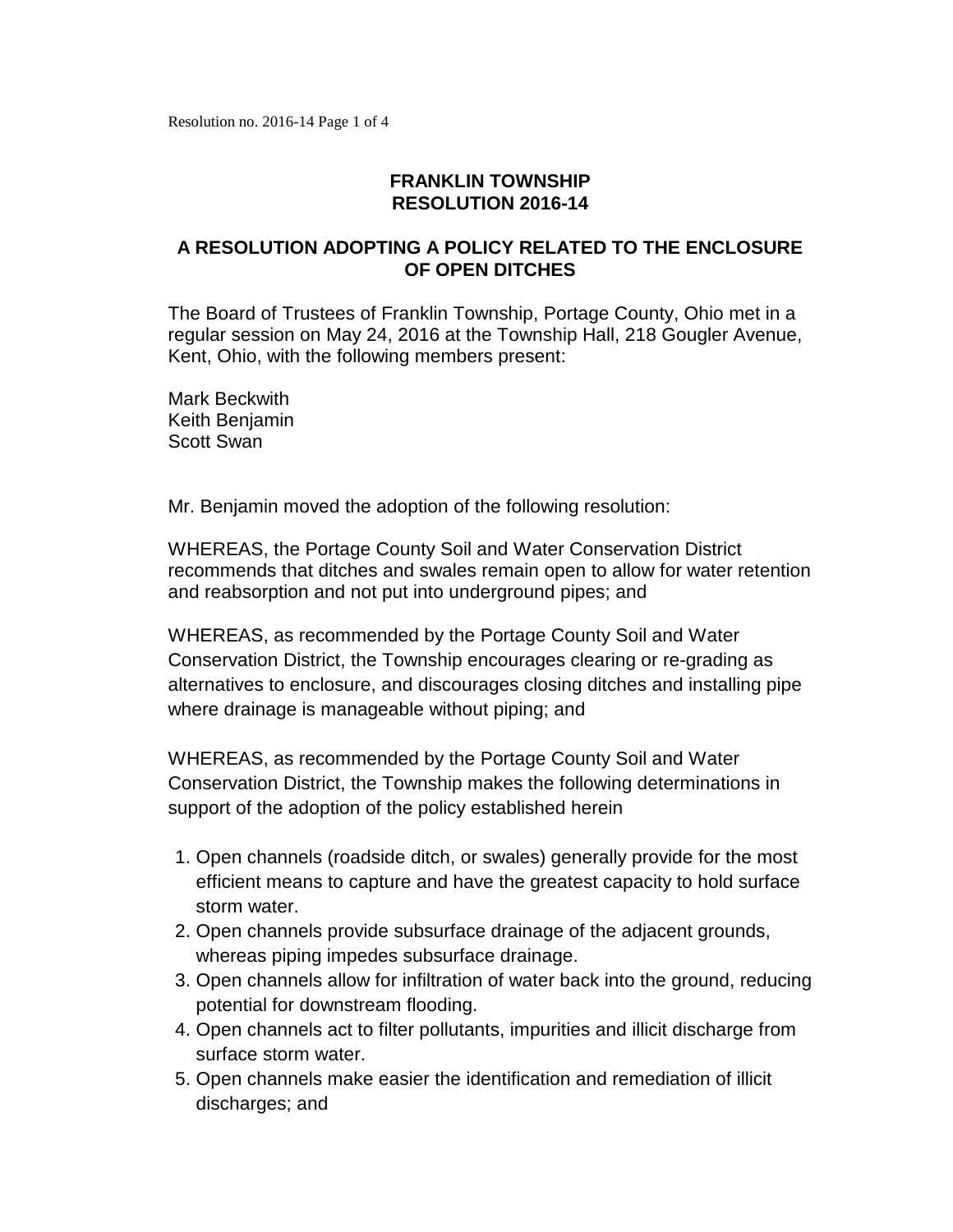Resolution no. 2016-14 Page 2 of 4

WHEREAS, the Township is charged with the responsibility to maintain the township roadways and keep them free from hazards and nuisance conditions, such as those conditions presented by storm water and flooding; and

WHEREAS, the Township is charged with the responsibility of complying with the requirements of the National Pollutant Discharge Elimination system Phase II regulations, which requires, among other things, a storm water management plan; and

WHEREAS, O.R.C. 5571.16 expressly provides that the board of township, by resolution, may require any person to obtain a permit before making any excavation in a township right of way, and as a condition of granting such a permit may require the applicant to submit plans and specify the method, require the use of warning devices, require the applicant to indemnify the township against liability from or damage as a result of the installation or as a result of the excavation, and may require the posting of bond with sureties sufficient to the satisfaction of the board of trustees upon the performance of all conditions in the permit.

NOW, THEREFORE, BE IT RESOLVED BY THE TRUSTEES OF FRANKLIN TOWNSHIP, PORTAGE COUNTY, OHIO:

THAT this resolution shall replace in its entirety Resolution 2010-29 approved on September 28, 2010; and

THAT the Township shall be responsible for all installation, maintenance, repair and replacement where a ditch pipe is needed to ensure the safety of vehicles or pedestrians using the roadway (e.g. if it is determined that an open ditch is too deep/too close to the township roadway); and

THAT the property owner shall be responsible for all installation, maintenance, repair and replacement where the property owner desires to have a pipe installed in an open ditch; and

THAT the Township adopts the following open ditch installation policy:

- 1. A permit and permit fee of \$25.00 is required for installing pipe in roadside ditches. Those pipes installed without approval are subject to removal with the costs billed to the property owner or placed as a lien on the tax duplicate.
- 2. The property owner must complete a Ditch Enclosure Permit Application.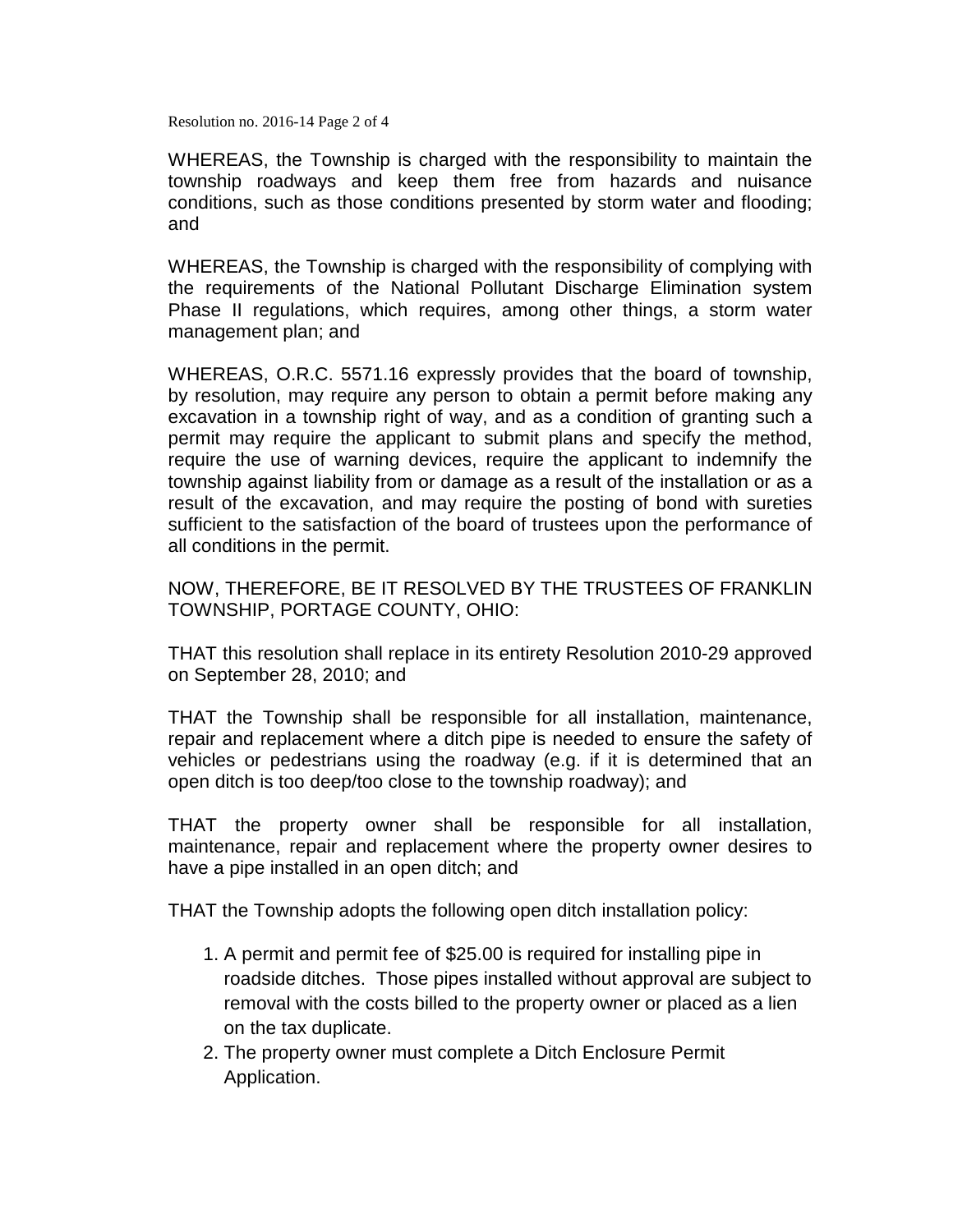Resolution no. 2016-14 Page 3 of 4

3. Inspection and approval of the township Road Superintendent is required for installation plans, prior to covering installation and after installation. The inspection and approval by the Road Superintendent in no way releases the property owner from responsibility should water back up and cause problems to an adjacent property or prevent drainage of the road right-or-way. Should problems arise from placing pipe in a township ditch, the property owner is required to correct the problem immediately at his own expense. The property owner shall indemnify and hold harmless the Township from any and all liability or damage that arises from the excavation and installation, or is a result of the excavation and installation. If a property owner fails to respond to a problem that is his cause, the township road department will remove such obstruction and reestablish an open ditch, the cost of which will be billed to the property owner. It would also be noted that the O.R.C., Section 5547.04 requires property owners to receive approval prior to placing an obstruction within the bounds of a township road. This section of the Revised Code also requires these property owners to remove any obstruction erected without permission. O.R.C. Section 5589.06, states: "No person shall wrongfully obstruct any ditch, drain, or water course along, upon, or across a public highway, or direct any water from adjacent lands to or upon a public highway.; and

THAT ditch pipe installations shall meet the following requirements:

- 1. Minimum pipe size 12" diameter by 30'
- 2. Minimum cover 12" (12" preferred 6" acceptable with heavy wall steel casing) or as determined by the Road Superintendent
- 3. Acceptable material shall be reinforced concrete, corrugated galvanized metal, heavy lined well casing, extra strength vitrified clay (as per ODOT type D conduit specifications) and corrugated polyethylene pipe, as per ODOT SS 944
- 4. Excavation, bedding, laying pipe, joining pipe, and backfilling shall meet as per section 603 of the ODOT specifications.
- 5. Catch basins or drop-in inlets installed every 50 feet or to be located as directed by the road superintendent
- 6. Require a 6" swale for the entire length of the project
- 7. A standard surface water inlet or catch basin with an adequate opening and grate shall be placed on the upstream side of all drives or as directed by the Road Superintendent